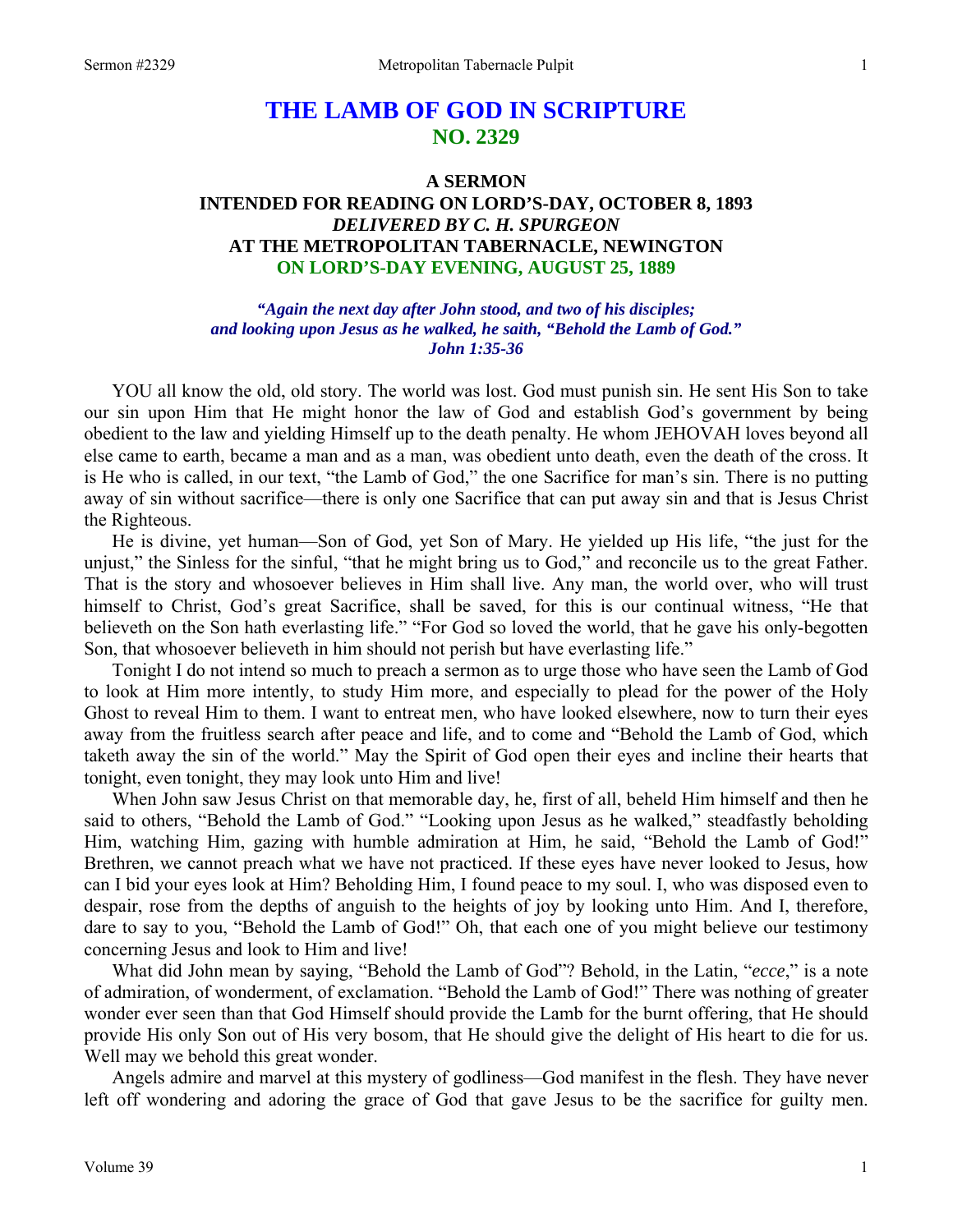Behold and wonder, never leave off wondering—tell it as a wonder, think of it as a wonder, sing of it as a wonder. Even in heaven you will not cease to wonder at this glorious Lamb of God.

I think that John also meant his disciples to consider, when he said to them, "Behold the Lamb of God!" So we say to you, "Think of Him, study Him, know all that you can about Him, look Him up and down. He is God—do you understand that He stood in the sinner's stead? He is man—do you know how near akin He is to you, how sympathetic He is, a brother born for your adversity?

The person of Christ is a great marvel—how can God and man be in one person, it is impossible for us to tell. We believe what we cannot comprehend and we rejoice in what we cannot understand. He whom God has provided to be your Savior is both God and man—He can lay His hand upon both parties, He can touch your manhood in its weakness, and touch the Godhead in its all-sufficiency.

Study Christ. The most excellent of all the sciences is the knowledge of a crucified Savior. He is most learned in the university of heaven who knows most of Christ. He who has known most of Him still says that His love surpasses knowledge. Behold Him, then, with wonder and behold Him with thankfulness.

But when John says, "Behold the Lamb of God!" he means more than wondering or considering. "Looking" is used in Scripture for faith—"Look unto me, and be ye saved." Therefore we sing—

# *"There is life for a look at the Crucified One, There is life at this moment for thee!"*

Beholding is a steady kind of looking. Believe then, in Christ with a solid, abiding confidence. Come, you sinners, come, and trust your Savior, not for tonight only, but forever. Believe that He is able and willing to save you and trust Him to do so.

# *"Venture on Him, venture wholly, Let no other trust intrude."*

Take your eyes off everything else and behold the Lamb of God! You need not see anything else, nothing else is worth seeing, but behold Him. See how He takes your guilt, see how He bears it, see how He sinks under it, and yet rises from it, crying, "It is finished." He gives up the ghost, He is buried, He rises again from the dead because He is accepted of God, and His redeeming work is done. Trust Him, trust Him, trust Him. "Look and live," is now our message—not "do and live," but "live and do." If you ask how you are to live, our answer is look, trust, believe, confide, rest in Christ, and the moment you do so, you are saved.

But once more, when John said to His disciples, "Behold the Lamb of God!" it was a hint that they should leave off looking at John, and turn their attention wholly to Jesus and follow Him. Hence we find that John's two disciples left him and became the disciples of Christ.

Beloved, we who preach long to have your attention, but when you give your attention to us, our longing then is to pass it on to Christ our Lord. Look on Him and follow Him, not us. What can we do, poor creatures that we are? Look unto Him, mark His footsteps, tread in them. Do as He bids you, take Him for your Lord, become His disciples, His servants. Behold the Lamb of God and always behold Him. Look to Him, look up to Him, and follow where He leads the way.

Thus I have put the text before you pretty simply. Now I want to talk to you a little about beholding this Lamb of God, taking a hasty run through various Scripture references to the lamb. And I will ask you, first, to *Behold the Lamb of God in His connections with men*. And secondly, to *Behold the Lamb of God in His benedictions to men.* 

**I.** Let us, first, BEHOLD THE LAMB OF GOD IN HIS CONNECTIONS WITH MEN.

How was the Lamb of God first seen in the world? It was the case of *the lamb for one man*, brought by one man for himself, and on his own behalf. You all know that I refer to Abel, who was a shepherd, and brought of the firstlings of his flock, that is, a lamb, and he brought this lamb for himself, and on his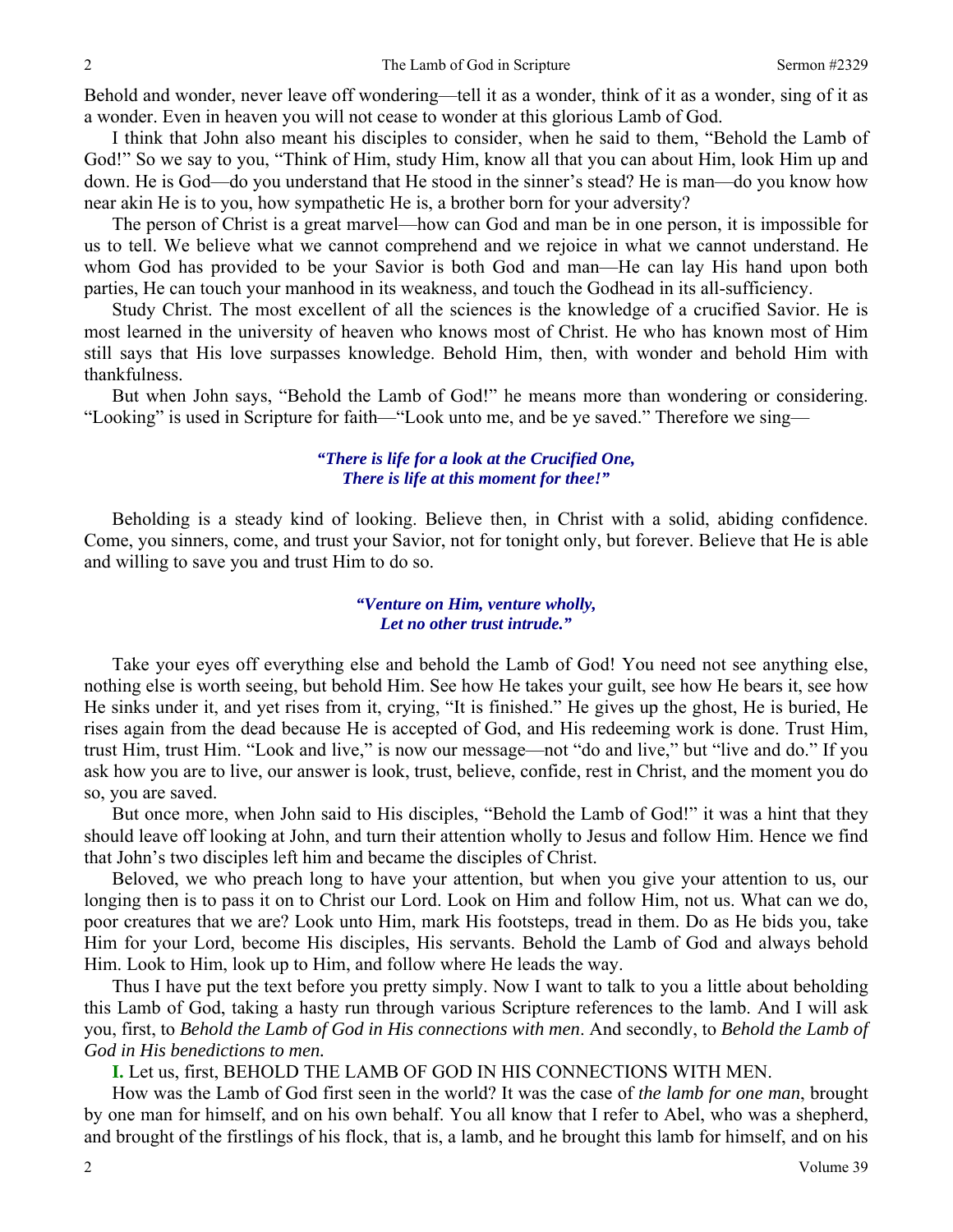own account, that he might be accepted of God, and that he might present to God an offering wellpleasing in His sight. Cain brought of the fruit of the ground as an offering to God.

I think that there was a difference in the sacrifice, as well as in the man bringing it, for the Holy Ghost says little about the difference of the man, but He says, "By faith Abel offered unto God a more excellent sacrifice than Cain," and he was accepted because he brought a more excellent sacrifice. The one sacrifice was bloodless, the fruit of the ground—the other was typical of Christ, the Lamb of God and was therefore accepted. "And the Lord had respect unto Abel and to his offering."

Now, beloved, our first view of Christ usually is here, to know Him for ourselves. I am a sinner and I want to have communion with my God—how shall I obtain it? I am guilty, I am sinful—how shall I draw near to the holy God? Here is the answer. Take the Lord Jesus Christ to be yours by faith and bring Him to God. You must be accepted if you bring Christ with you. The Father never repelled the Son, nor one who was clothed with the Son's righteousness, or who pleaded the Son's merit. Come you, as Abel came, not with fruits of your own growing, but with the sacrifice of blood—with Christ, the holy Victim, the spotless Lamb of God—and so coming, whoever you may be, you shall be acceptable before God by faith. Now, behold Him, each one of you for yourself!

I know what someone will say, "I hope to do that by-and-by." I hope you do not so deceive yourself. I have heard that there was once a great meeting in the den of the arch-enemy and he was stirring up his lackeys to seek the destruction of men. One of them said, "I have gone forth and I have told men that there is no God, and no hereafter, and no difference between sin and righteousness, and that they may live as they like." And there was considerable approbation among the evil spirits.

But Satan himself said, "You have done small service, for man has a conscience, and his conscience teaches him better. He knows that there is a God. He knows that there is a difference between sin and righteousness. He knows that there must be future punishment. You have done but little." Then another stood up, and said, "I have done better, I think, most mighty chieftain, for I have told them that the Bible is a worn-out book, that it was a fable at the first, and that they need not believe it." There was a round of cheers, for they said that he had done splendid service for the cause of darkness.

But Satan said, "It is in vain that you meddle with the old Book. It has taken care of itself and it can still do so. There is no shaking it, it is like a rock. You have done service for a time, but it will soon pass away." And scarcely did any one of the fallen spirits venture to bring forward his boasting in the presence of the terrible master who sat in the midst of them.

But at last, one said, "I have told men that they have souls, and that there is a God, and that the Bible is true. I have left them to believe as they will, but I have whispered in their ear that there is plenty of time to consider all this." Then there was a hush and the great master of demons said, "You have done best of all. This is my great net in which I take more souls than with any other, this net of procrastination or delay." Therefore say I to you, my hearers, disappoint the fiend. Fly to Jesus. Fly to Jesus at once. Behold, not tomorrow, but tonight, behold the Lamb of God, each man for himself.

Now turn over the pages of this grand old Book and you will find the Lamb next in another connection. Israel was in Egypt and there they had the *lamb for the family*, "In the tenth day of this month they shall take to them every man a lamb, according to the house of their fathers, a lamb for an house." Oh, I wish that you would all go on to behold the Lamb of God for your households! "Believe on the Lord Jesus Christ and thou shalt be saved."

Why do you stop before you finish the verse? What said the apostle to the trembling jailor? Not merely all that I have quoted, but more, "Believe on the Lord Jesus Christ, and thou shalt be saved, *and thy house*." Are there not many believers who do not believe for their house? Come, now, and believe in this provision of the Lamb for the house. Trust the grace of God for that little girl, the last born, and for that boy who is still at school, who does not think much of these things as yet—and for that son of yours who has left home and gone out as an apprentice. Oh, that the Lamb of God might be for him. Pray for him, tonight.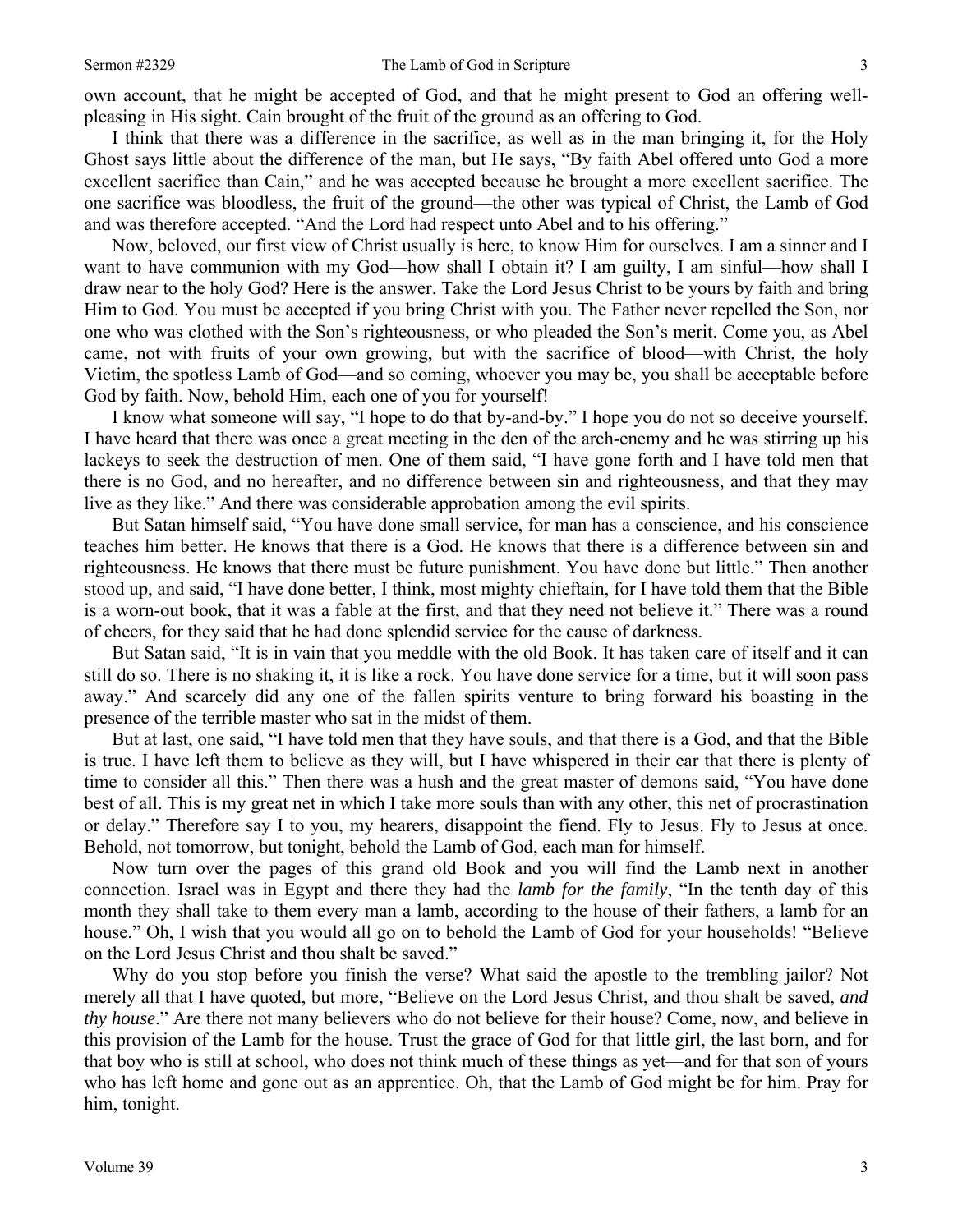And you older parents, pray for your sons who are married, and your daughters who have taken to themselves husbands and are away from you. The Lamb is for the house, pray for the whole household tonight—take in your grandchildren, all you old folks, all of them who are in your house. Pray that the Lamb may be for the house.

I bless God that I can look upon all my household and rejoice that they are converted to Christ. My father has this joy, too. And my grandfather also had that joy. Oh, it is a great bliss to have families, generation after generation, all brought to Christ without exception! Why should it not be so? Let us cry for it. Surely we may expect the same blessing that God gave to His chosen people under the law, and expect it more largely.

Grace does not run in the blood, but grace often runs side by side with it, so that Abraham is loved, and Isaac, and Jacob, and Joseph, and Ephraim, and Manasseh. Thus the covenant blessing goes on from one to another. Plead with God, tonight, that all in your house may be beneath the sprinkled blood of the Lamb and be saved from the destroying angel, and that all with you may go out of Egypt to have a possession in the land of the promise.

A little further on, following the Scripture, and asking you to still behold the Lamb, in the twentyninth chapter of that famous Book of Exodus, at the thirty-eighth and thirty-ninth verses, we come across God's command for *the lamb for the people*, "Now this is that which thou shalt offer upon the altar; two lambs of the first year day by day continually. The one lamb thou shalt offer in the morning; and the other lamb thou shalt offer at even."

Here is the lamb for all the chosen people, the lamb for Israel. It began with the unit, it went on to the family, and here the Lord, who "loveth the gates of Zion more than all the dwellings of Jacob," makes His tabernacle to be the central place where a lamb shall be offered for the whole nation. Think of it with delight, tonight, that Christ died for all His chosen people. He has redeemed them from among men. Though they are as many as the stars for number, or as the sand on the seashore innumerable, yet that one Sacrifice has redeemed them all. Glory be to God for the blood of the Lamb, by which the whole of Christ's people are redeemed!

Then let your mind take wing right out of the Old Testament into the New, for I have not time to trace all the successive steps. Come now to John, saying, in the twenty-ninth verse of this chapter, "Behold the Lamb of God, which taketh away the sin of the world." Now you have gone beyond the bounds of Israel, and have come to *the Lamb for the world*. You have come to the Lamb of God, who dies for Gentiles as well as for Jews, for men in the isles of the sea, for men in the wilds of Africa, for men of every color, and every race, and every time, and every clime.

Oh, glory be to God, wherever there are men, we may go and tell them of Christ! Wherever there are men born of Adam's race, we may tell them of the second Adam, to whom looking, they who look shall live, and in Him they shall find eternal life. I love to think of the breaking down of the boundaries that shut in the flow of grace to one nation. Behold, it flows over all Asia Minor, at first, and then over all Greece, and then to Rome, and Paul talks of going to Spain, and the Gospel is borne across the sea to England, and from this country it has gone out unto the utmost ends of the earth.

Well now, take your flight, if you can get beyond that, away to heaven itself, and there you will see *the Lamb for all heaven*. Look at Revelation, the seventh chapter, and the fourteenth verse. No, you need not look it up, for you know it. All the saints in heaven are standing in their glittering ranks, whiterobed, pure as the driven snow. They sing and praise one glorious name, when one of the elders first asked the question, "What are these which are arrayed in white robes, and whence come they?" He himself gave the answer, "These are they which came out of great tribulation, and have washed their robes, and made them white in the blood of the Lamb."

> *"Round the altar priests confess, If their robes are white as snow, 'Twas the Savior's righteousness,*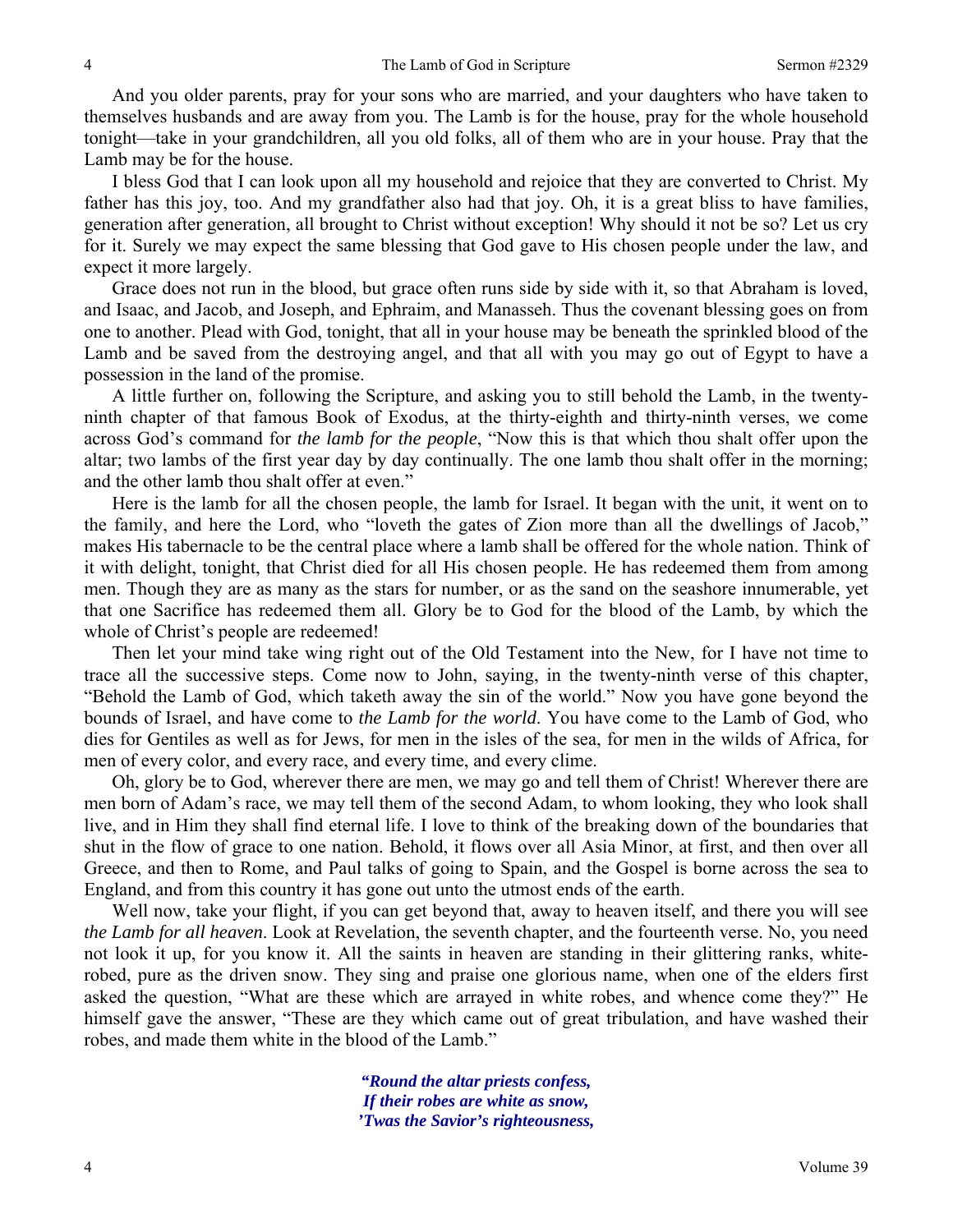#### *And His blood that made them so."*

The blood of the Lamb has whitened all the saints who are in heaven. They sing of Him who loved them and laved them from their sins in His own blood. I have often wondered why that second word was not brought into our translation, for it so beautifully fits the language of the beloved apostle John— "Unto him that loved us, and laved us from our sins in his own blood, and has made us kings and priests unto God and his Father; to him be glory and dominion for ever and ever. Amen." There is no whiteness in heaven but what the Lamb has wrought, no brightness there but what the Lamb has bought. Everything there shows the wondrous power and surpassing merit of the Lamb of God.

If it be possible to think of something more glorious than I have already described, I think you will find it in the fifth chapter of the Revelation, at the thirteenth verse, "And every creature which is in heaven, and on the earth, and under the earth, and such as are in the sea, and all that are in them, heard I saying, Blessing, and honor, and glory, and power be unto him that sitteth upon the throne, and unto the Lamb for ever and ever."

The day shall come when, from every place that God has made, there shall be heard the voice of praise unto the Lamb—there shall be found everywhere men and women redeemed by blood, angels and glorious spirits, rejoicing to adore Him who was, and is, and is to come, the Almighty Lamb of God.

I think I have given you something to consider if you turn over the pages of Scripture and follow the track of the bleeding Lamb.

**II.** But now, taking you again over the same road a little, I want you, in the second place, to BEHOLD THE LAMB OF GOD IN HIS BENEDICTIONS TO MEN.

The first blessing of all is that of Abel. *He was accepted of God.* He offered a more acceptable sacrifice than Cain. Well now, let anybody here who does not know it, try to learn this lesson tonight. You can only be "accepted in the Beloved." God loves His Son with such an overflowing love that He has love enough for you, love enough for me, if we are in Christ Jesus. He is the great conduit or channel of God's love, and that love flows through all the pipes to every soul that believes in Jesus. Hide behind your Lord and you are safe. Trust His name, living and dying, and nothing can harm you.

How many dear hearts, when passing through the valley of death-shade, when grim thoughts have clustered about them, have been cheered and comforted by the thought of Christ! Remember the monk who, as he died, put away the priest, and the crucifix, and everything else, and cried, "*Tua vulnera, Jesu! Tua vulnera, Jesu*!" "Your wounds, Jesus! Your wounds, Jesus!"

I am not saved by what I can do, but by what He has done*—*not by what I have suffered, but by what He has endured. There hangs our everlasting hope—we trust to Christ in life and in death, and we are accepted for His sake. Come, every sinner, bring the Lamb of God. Put Him on the altar and you shall be accepted at once, and you may at once begin to praise the name of the Lord.

But then, as we go on, we find this Lamb of God useful, not only for acceptance, but also for *rescue and deliverance*. It is a dark and dreadful night. Egypt shivers and stands aghast. And just at twelve at night forth flies an angel, armed with the sword of death. In every house of Egypt there is heard a wail, for the firstborn is dead, from the firstborn of Pharaoh to the firstborn of the woman who turns the mill to grind the daily corn. Death is in every house.

Nay, stay—there are houses wherein there is no death. What has secured those habitations? The father took a lamb, shed its blood, dipped a bunch of hyssop in it, and smeared the lintel and the two side posts—and then all sat down and feasted on the lamb undisturbed, and calm, and happy. They rejoiced to have for food that lamb whose blood was the ensign of their safety. There was no crying there, no dying there. Death could not touch the inhabitants of the house that was marked with the blood of the paschal lamb.

Beloved, you and I are perfectly safe if we are sheltered beneath the blood of the Lamb of God. Nothing can harm us, everything must bless us, and we may go to our beds tonight singing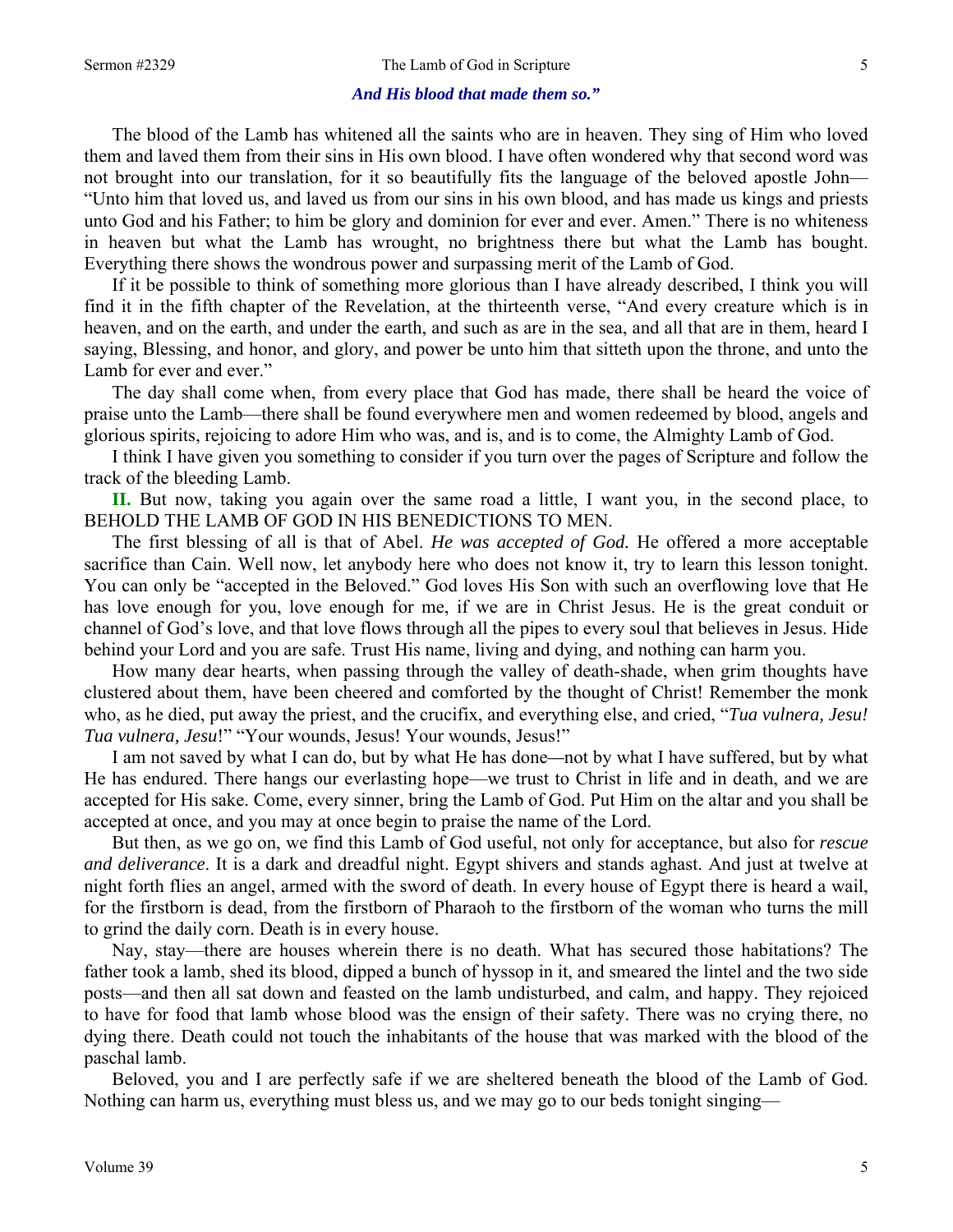*"Sprinkled afresh with pardoning blood, I lay me down to rest, As in the embraces of my God, Or on my Savior's breast."* 

We may rise tomorrow morning, if we are spared, and go into this busy world without any fear. The broad arrow of the King is set upon us in the blood-mark of the atoning sacrifice, and we are safe, and safe forever. Glory be to the name of the Lord for this!

Nor was that all. As I have told you, the blood of the paschal lamb was not only sprinkled for the protection of the house, but its flesh was the *food* of the inhabitants. Oh, brethren, we do not at first know what it is to feed on Christ! We are satisfied to be sprinkled with His blood, but the believer afterwards finds that Christ is the food of his soul. His blood is drink indeed, and His flesh is meat indeed.

Oh, what a festival have we kept over the person of our Lord! Sometimes, when faint and hungry, we have begun to think of the Incarnate God, the bleeding Lamb, the full atonement paid, and we have said, "My soul is full, satisfied with favor, full of the blessing of the Lord." I do not know what there is in the Gospel if you take away the atoning sacrifice. It seems to me that there would be nothing left but chaff, which might suit asses and horses, but would not be fit for men. Look to Jesus Christ dying in our stead and here is something for the soul to feed upon, ay, and to be satisfied with, as with marrow and fatness!

I pointed you, a little further on, to the lamb in the wilderness, the lamb offered up every day. That brings us to another point in our Lord's work. We have had Christ for acceptance, Christ for safety, and Christ for food, now we have Christ for *perpetual resort*. The Lamb of God in the morning! Oh, blessed be God for a Savior in the morning! If the night has gathered aught of evil, He does then disperse it, as the sun dispels the darkness.

But oh, what a precious thing to also have the Lamb of God in the evening! If in the day we have soiled our feet in traversing this busy world, here we come to the fountain and we are made clean through the blood of the Lamb. Perpetual merit, perpetual intercession, perpetual life-giving, perpetual salvation, flow from Jesus Christ the Lamb of God.

He is not slain twice. His one wonderful offering has finished transgression and made an end of sin, but its efficacy continues as though He were sacrificed often, always supplying us with merit, so that, in effect, His wounds continually do bleed. He is always a new Savior for me every morning, always a new Savior every night, and yet always the same Savior, the same Christ. There is no getting weary of Him, there is nothing "stale" in Him. They may talk about "a new view of the atonement." I have no view of the atonement but this—"Who loved me, and gave himself for me." "Who his own self bare our sins in his own body on the tree." And that old view of the atonement is ever fresh and ever new to the heart and conscience.

Well now, beloved, when we come to John again, following our former run of thought, we find the Lamb of God useful for *guidance*, for when John said, "Behold the Lamb of God," the two disciples followed Jesus and we read of some, "These are they which follow the Lamb whithersoever he goeth." The Lamb is our Guide. The Lord is a Shepherd as well as a Lamb, and the flock following in His footsteps is safely led. My soul, when you want to know which way to go, behold the Lamb of God! Ask, "What would Jesus do?" Then do what Jesus would have done in such a case and you cannot do amiss.

Further on we find such a passage as this, telling us of *victory* through the Lamb of God, "They overcame him by the blood of the Lamb." The Lamb is a great Warrior—there is none like Him. Is He not the Lion of the tribe of Judah? Though He be gentle as a lamb, yet against sin and iniquity He is fiercer than a young lion when it roars on its prey. If we follow Him, hold fast His truth, believe in His atonement, and perpetually proclaim His Gospel, we shall overcome all error, and all sin, and all evil.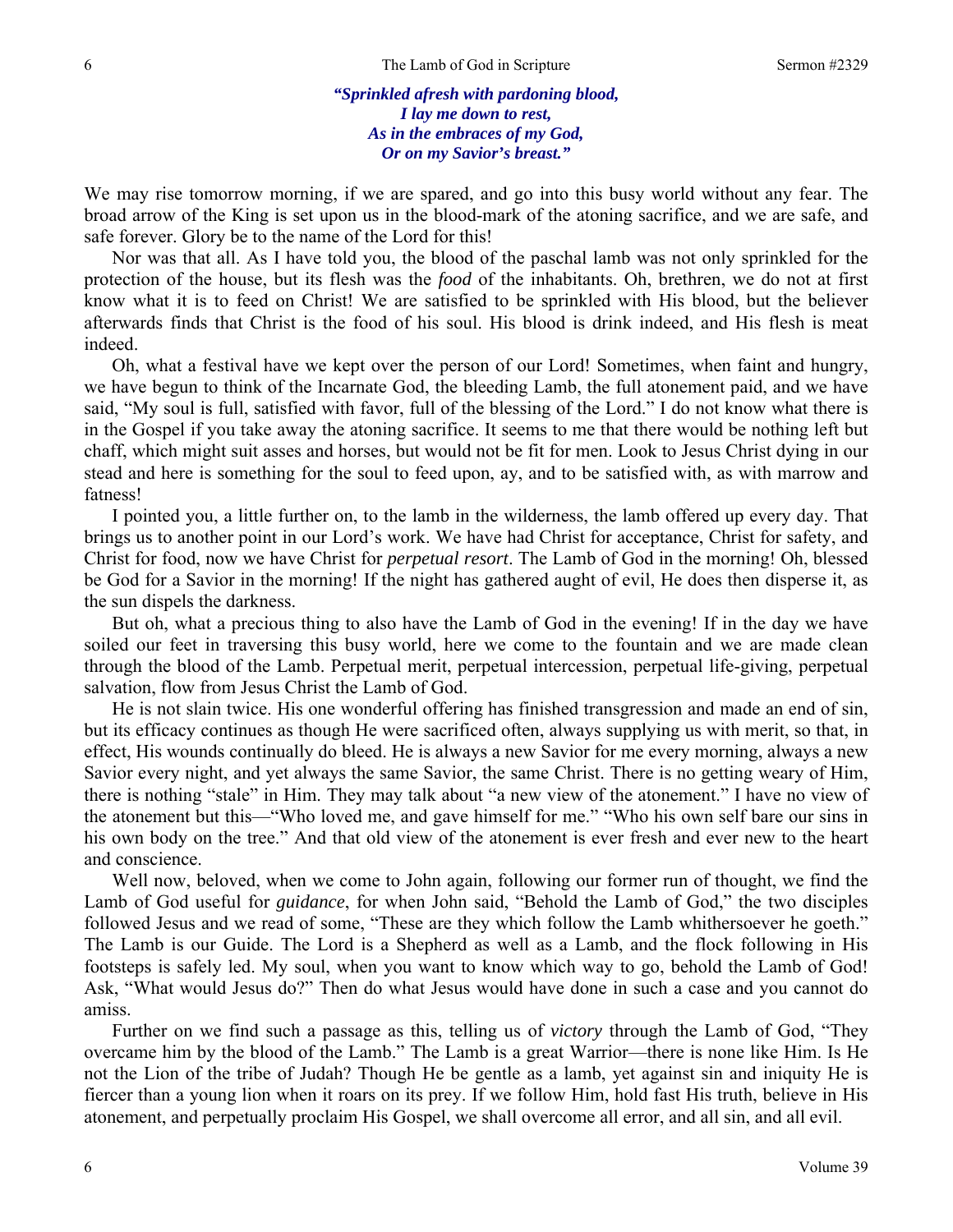Well now, this blessed Lamb—it is not easy to leave off talking about Him when one once begins is so blessed that you may well behold Him, for all *happiness* comes through Him. In heaven you will see nothing without Him. "Nothing," say you? No, nothing—here is a proof of my words. "The city had no need of the sun, neither of the moon, to shine in it: for the glory of God did lighten it, and the Lamb is the light thereof." All the light, the knowledge, the joy, the bliss of heaven, come through the atoning sacrifice of Christ. Not Jesus only, but Jesus slain, Jesus the Lamb of God, is the very light of heaven.

And what, think you, is the joy-day of heaven, the time for the highest *exultation*? Why, the joyous day when all the golden bells shall peal out their glorious melodies, and all the silver trumpets shall ring out their jubilant notes, will be the day of the marriage of the Lamb. It is the heaven of heaven, the climax of ineffable delight.

And the voice of the great multitude, as the voice of many waters and as the voice of mighty thunderings, sings, "Alleluia: for the Lord God omnipotent reigneth. Let us be glad and rejoice, and give honor to him: for the marriage of the Lamb is come, and his wife hath made herself ready." So that, at the topmost round of the ladder of eternal bliss, there do you find the Lamb. You cannot get beyond Him. He gives you all He has, even Himself. Behold Him, then, and go on beholding Him throughout the countless ages of eternity.

I would to God that you had all beheld Him, and I pray you to behold Him tonight. It is but a little while and the death-film will gather about your eyes—and if you have not seen the Lamb while yet you have mortal eyes, you will see Him, you will certainly see Him, but your vision will be like that of Balaam. "I shall see him, but not now: I shall behold him, but not nigh."

If it is with you "not now," it may be "not nigh." It will be an awful thing to see the Lamb with a gulf between yourself and Him, for there is a great, impassable gulf fixed in the next world—and when you see Him across that gulf, how will you feel? Then shall you cry to the mountains and rocks, "Fall on us, and hide us from the face of him that sitteth on the throne, and from the wrath of the Lamb!"

Jesus will still be a Lamb, even to the lost—it is "the wrath of the Lamb" that they will dread. The Lamb is always conspicuous. He may be neglected, rejected, refused tonight, but He will be beheld in eternity, and beheld to your everlasting confusion and unutterable dismay if you refuse to behold Him now. Let it not be so with any of you.

> *"You sinners, seek His face, Whose wrath ye cannot bear. Fly to the shelter of His cross, And find salvation there."*

Amen.

#### **EXPOSITION BY C. H. SPURGEON**

# *JOHN 1:1-37*

John is the majestic evangelist. He is the high-soaring eagle with the piercing eye. His is the Gospel of the Son of God.

**Verses 1-3.** *In the beginning was the Word, and the Word was with God, and the Word was God. The same was in the beginning with God. All things were made by him; and without him was not any thing made that was made.*

We cannot describe the deity of Christ in clearer language than John uses. He was with God. He was God. He did the works of God, for He was the Creator. If any doubt His deity, they must do so in distinct defiance of the language of Holy Scripture.

**4-5.** *In him was life; and the life was the light of men. And the light shineth in darkness; and the darkness comprehended it not.*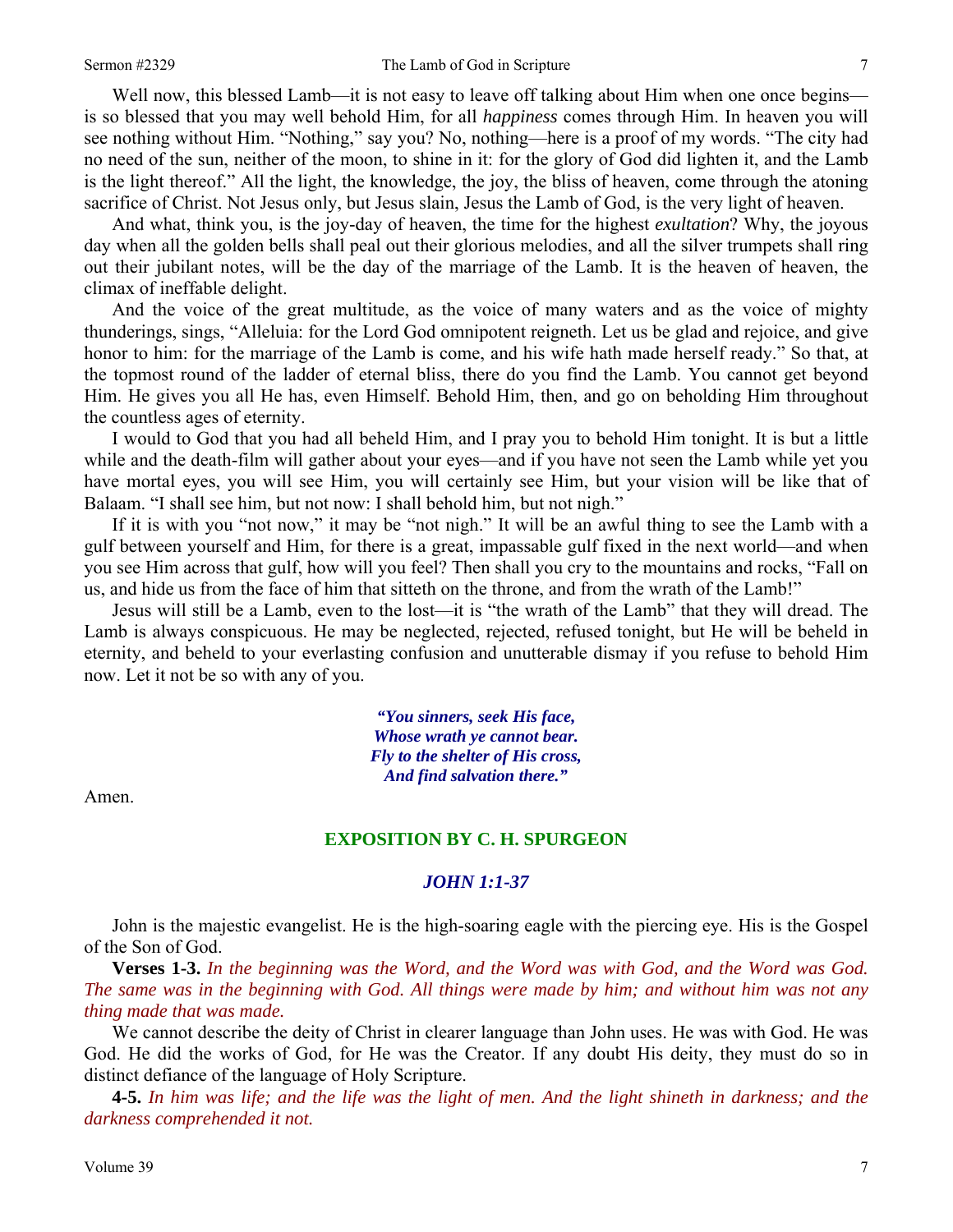Christ is still not understood, Jesus is still not known. How should darkness understand light? It opposes the light—it has to flee before light, but it does not, it cannot understand light. O God, work a miracle in our dark hearts and fill them with the light of Christ!

**6-7.** *There was a man sent from God, whose name was John. The same came for a witness, to bear witness of the Light, that all men through him might believe.*

That is our business, too. We who are ministers sent from God bear witness of the Light, that all men through Him may believe. Oh, how often we go home and cry, "Who hath believed our report?" We do not ask you to believe in us*—*no, but in our Master, whose heralds we are. If we can lead you to faith in Him, we shall be glad indeed. But if not, we will sorrow because we have missed our mark and failed in our purpose.

# **8-9.** *He was not that Light, but was sent to bear witness of that Light. That was the true Light, which lighteth every man that cometh into the world.*

If any man has saving light, true light, he gets it through Christ. There is no other light—all other light is but darkness visible. The light in which we see God comes from Jesus.

**10.** *He was in the world, and the world was made by him, and the world knew him not.* 

Strange was it that the Creator came to His own earth and yet He was unknown. Men mistook Him, they hated Him, they crucified Him whom they ought to have entertained with sacred hospitality and worshipped with holy loyalty.

**11-12.** *He came unto his own, and his own received him not. But as many as received him, to them gave he power to become the sons of God, even to them that believe on his name:* 

All men are not the sons of God. The doctrine of the universal Fatherhood is utterly untrue. They only become the sons of God who receive Christ and believe on His name, else they are heirs of wrath, even as others, "To them gave he power to become the sons of God."

**13.** *Which were born, not of blood, nor of the will of the flesh, nor of the will of man, but of God.* 

There is another birth beside the natural one—never does the birth of the flesh make us Christians. If our ancestry should be a line of saints, yet are we born sinners—we must be born again if we are to become saints. If we could trace our pedigree to a perfect man, if such there be, yet the birth by the flesh would not avail us. Sons of God are, "born, not of blood, nor of the will of the flesh, nor of the will of man, but of God."

**14.** *And the Word was made flesh,—* 

Here was the incarnation of Him who made all things. He that is God, "was made flesh."

**14.** *And dwelt among us, (and we—*

The apostles—

**14.** *Beheld his glory, the glory as of the only begotten of the Father,) full of grace and truth.*

Oh, all you who would know Christ, learn that He is worth the knowing! He is full of grace for your sinnership and full of truth for your ignorance. He can cleanse and He can teach. There is everything in Him that you need. You shall not be deceived, for He is full of truth—you shall not be rejected, for He is full of grace.

**15-18.** *John bare witness of him, and cried, saying, This was he of whom I spake, He that cometh after me is preferred before me: for he was before me. And of his fulness have all we received, and grace for grace. For the law was given by Moses, but grace and truth came by Jesus Christ. No man hath seen God at any time; the only begotten Son, which is in the bosom of the Father, he hath declared him.*

He is too high, too spiritual, to be perceived by human senses.

**18.** *The only begotten Son, which is in the bosom of the Father, he hath declared him.* 

What of God we need to know, we may see in Christ—enough to save us, enough to sanctify us, enough to make us all like the only-begotten Son of the Father.

**19-20.** *And this is the record of John, when the Jews sent priests and Levites from Jerusalem to ask him, Who art thou? And he confessed, and denied not; but confessed, I am not the Christ.*

With indignation he must have repelled the idea that he was the Messiah, "I am not the Christ."